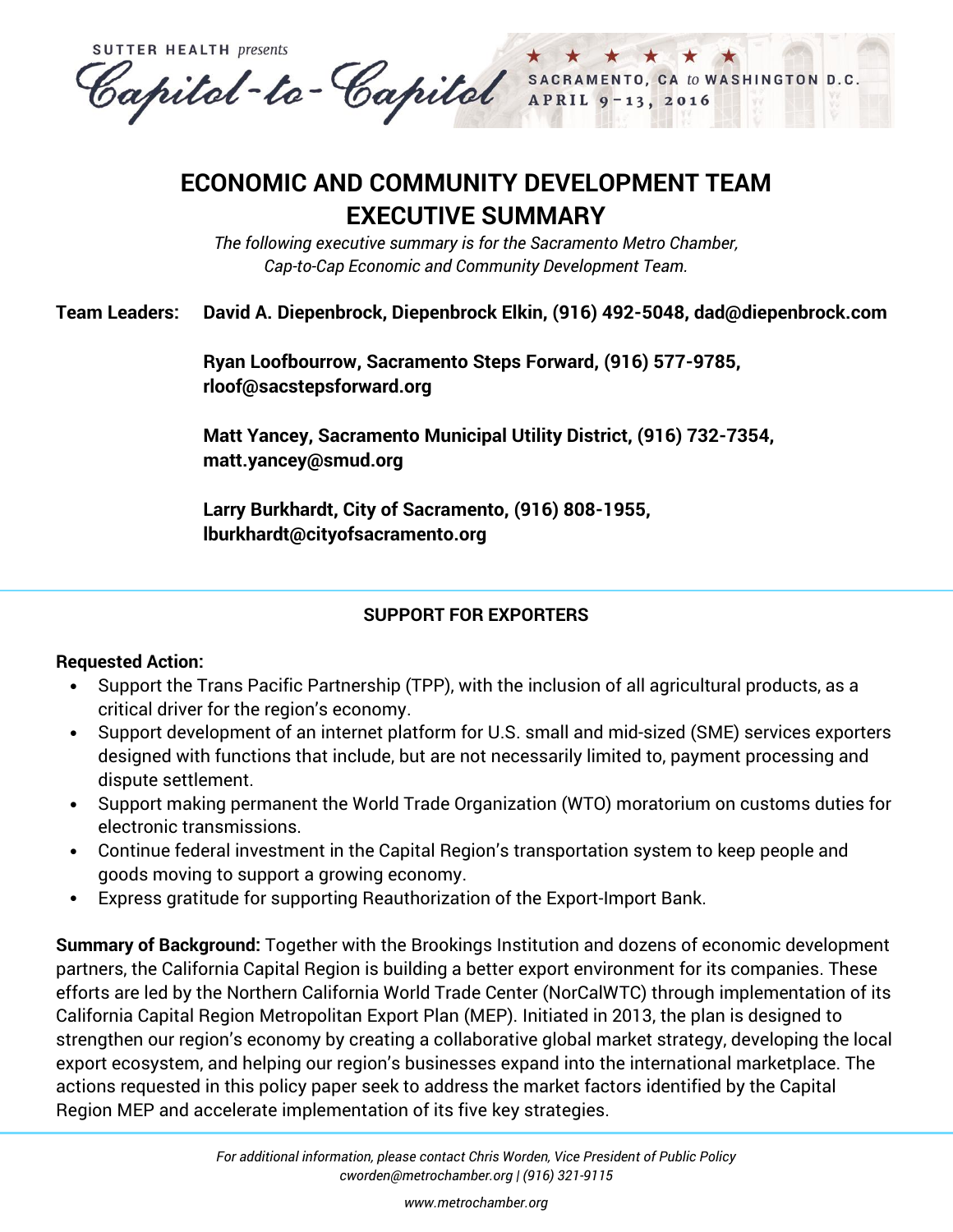**SUTTER HEALTH presents** Capital-to-Capital SACRAMENTO, CA to WASHINGTON D.C. APRIL 2016

### **FUNDING FOR SMALL BUSINESS DEVELOPMENT CENTERS**

#### **Requested Action:**

 Support funding for Small Business Development Centers (SBDCs) in the amount of \$125 million for FY2017.

**Summary of Background:** The Sacramento Metro Chamber respectfully requests that the Fiscal Year 2017 Financial Services and General Government Appropriations bill allocate funding for the Small Business Development Centers (SBDC) in the amount of \$125 million for FY2017. SBDCs nationwide help small businesses and entrepreneurs succeed and drive economic growth and job creation. In 2015, our own Capital Region SBDC counseled 598 clients and generated 51 loans. Its activities helped create 27 new businesses and 93 jobs and retain an additional 75 jobs. In total, the Capital Region SBDC helped companies in our region access over \$8.2 million in capital.

## **INCREASED SUPPORT FOR BASIC AND APPLIED RESEARCH**

#### **Requested Action:**

Support the Administration's proposed increase in federal investments in research.

**Summary of Background:** Recently, federal investment in research has eroded while other nations are pouring enormous resources into research, resulting in an innovation deficit for the U.S. While the impact of this deficit may not be immediately obvious because the research that leads to advances does not happen overnight, the consequences of failure to invest are inevitable: fewer U.S.-based scientific and technology breakthroughs, fewer U.S.-based patents, and fewer U.S. start-ups, products, and jobs. Restoring and expanding the federal investment in basic and applied research is essential to achieving the ambitious goals of the nation and are primary to expanding and diversifying our regional economy, as envisioned by the *Next Economy Regional Prosperity Plan*.

## **COMMUNITY INFRASTRUCTURE, BEAUTIFICATION, AND PLACEMAKING**

#### **Requested Action**:

- Support policies that promote comprehensive community development programs that strengthen the quality of life for all and foster social and economic growth.
- Remove legal and bureaucratic barriers to wider broadband adoption.
- Address affordability issues that present a significant barrier to broadband adoption for many Americans.
- Continue federal investment in the Capital Region's transportation system to keep people and goods moving to support a growing economy.

*For additional information, please contact Chris Worden, Vice President of Public Policy [cworden@metrochamber.org](mailto:cworden@metrochamber.org) | (916) 321-9115*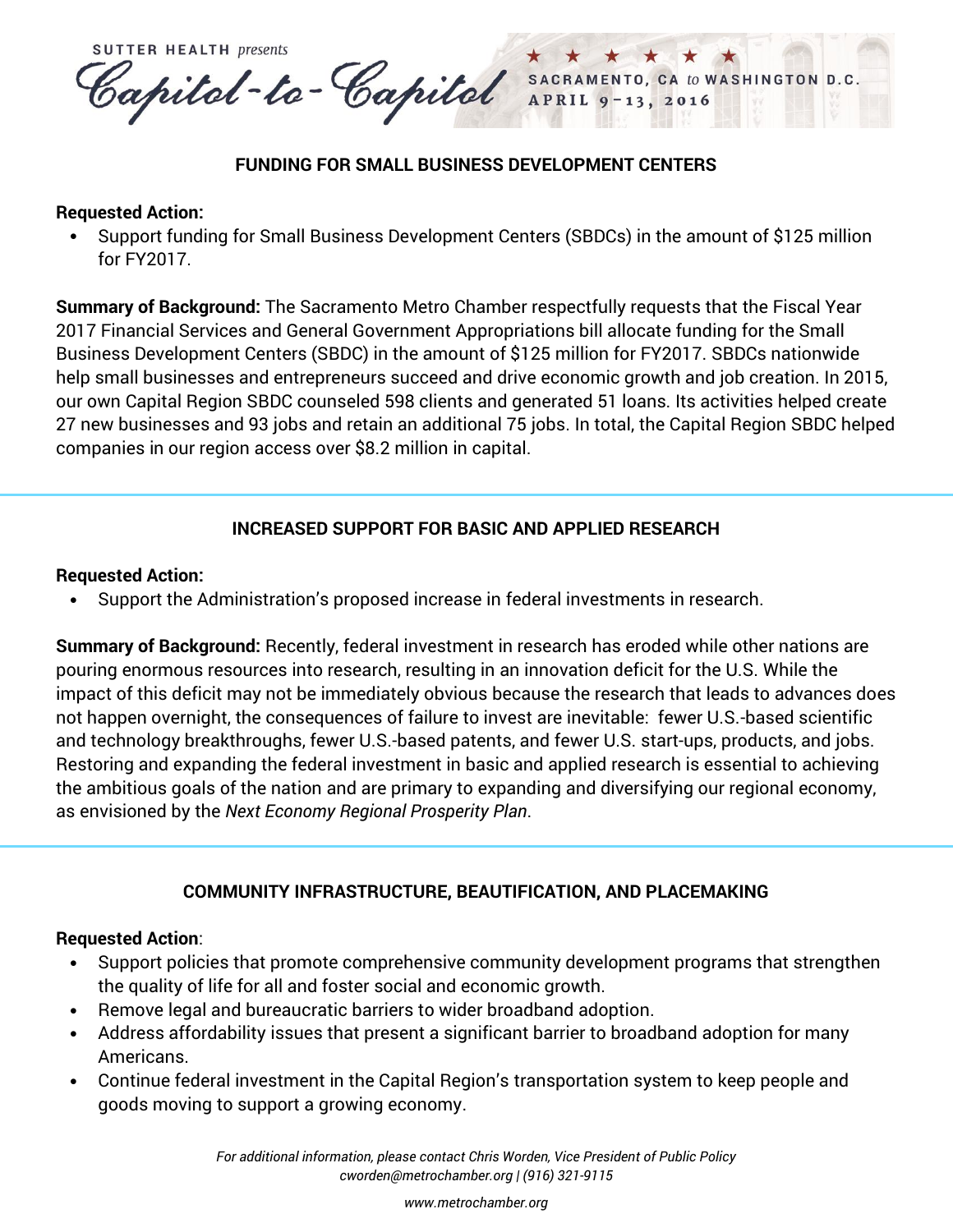**SUTTER HEALTH presents** Capital-to-Capital SACRAMENTO, CA to WASHINGTON D.C.

**Summary of Background:** As the Capital Region pursues policies and implements strategies designed to help our people and our companies thrive, we recognize that our success is inextricably tied to developing the place we call home. As we promote company growth in the Capital Region, we must work to ensure we empower people with the tools needed to not only achieve their highest and best selves, but also to craft an environment that inherently fosters innovation. The actions requested in this policy paper seek to complement and accelerate innovative community development and place-making in the Capital Region.

## **2016 UPDATE ON SACRAMENTO'S STATE OF HOMELESSNESS**

## **Requested Action**:

Receive update on status of factors contributing to homelessness in the Capital Region.

**Summary of Background:** Homelessness is a visible and costly issue in the Capital region. Sacramento's system of emergency shelter, transitional housing, rapid rehousing, and permanent supportive housing costs approximately \$45 million a year in federal, state, local, and private funding. Homelessness poses a significant burden to our hospital systems and social services organizations, as well as impacting local businesses. Roughly two dozen nonprofits work alongside several departments within Sacramento County (Human Assistance, Behavioral Health) and the Sacramento Housing and Redevelopment Agency to provide housing and supportive services for individuals and families experiencing homelessness. Sacramento Steps Forward is the nonprofit organization that works with these and other partners to lead a coordinated effort to reduce and end homelessness in the region.

# **PATHWAYS TO EMPLOYMENT**

## **Requested Action**:

 Secure \$12 to \$16 million over the next three years to bring to scale the Pathways to Employment Program over three years.

**Summary of Background:** The Pathways to Employment (PTE) program is a project in Sacramento, CA that provided training and permanent employment to individuals who were homeless, long-term unemployed, and had multiple barriers to obtaining employment. This innovative project was the first subsidized employment program to target the unique needs of homeless individuals in Sacramento County. It was implemented through one-time Community Services Block Grant (CSBG) discretionary funding and was highly leveraged with formula CSBG, Workforce Investment Act, and TANF funding. Led by the Sacramento Employment and Training Agency (SETA), it succeeded as a result of close collaboration with governmental and local entities, including the Sacramento County Department of Human Assistance, Women's Empowerment, Volunteers of America, the State Department of Rehabilitation, Sacramento Steps Forward, and the Sacramento Housing Alliance.